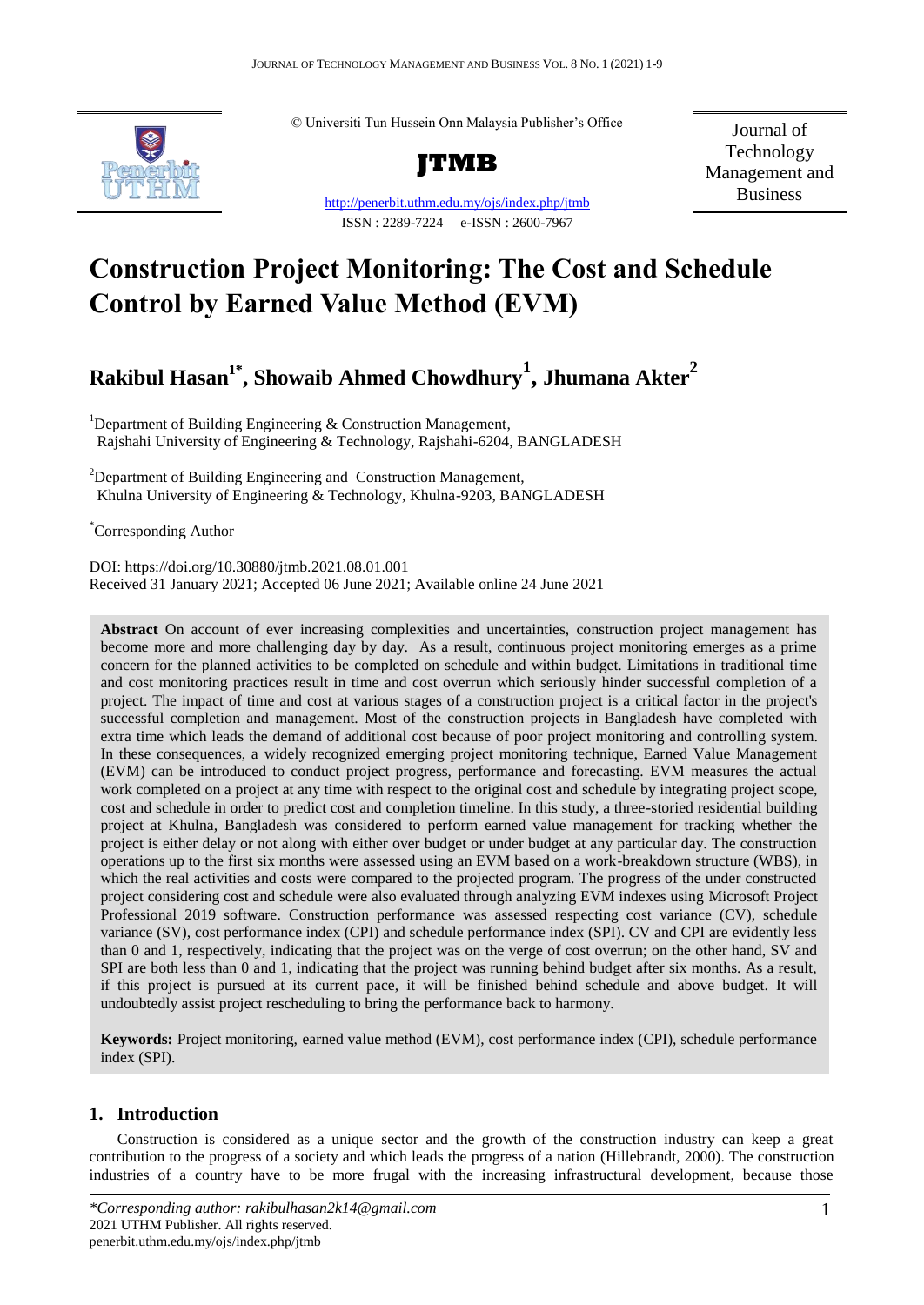development are ailing with national development in case of developing countries (Okpala & Aniekwu, 1988). Geographically, Bangladesh is small and over populated and developing country. According to the World Fact book report (2019), the total population was 162.65 million with an annual growth rate of 0.98% (Asia & Asia, 2019). Alone other basic needs this extra population has demanded housing. Government of Bangladesh has been increasing their budget on housing and infrastructural development in every financial year. Compare to other developing countries, such as Nigeria (Elinwa & Buba, 1993; Okpala & Aniekwu, 1988), Malaysia (Young, 1988), and Indonesia (Kaming, Olomolaiye, Holt, & Harris, 1997), the infrastructural progress in Bangladesh is increasing rapidly. The demand of construction project in Bangladesh is increasing and becoming more competitive which leads the construction industry to find talent in completing the tasks. The reputation of the construction industry depends on the ability to complete projects on time, within budget and to the proper quality (Chan & Kumaraswamy, 1982). Projects with good planning, adequate organizational machinery and sufficient flow of resources cannot automatically achieve the desired result. There must be some warning mechanism, which can alert the organization about its possible success and failures, off and on. The success of any project depends on its managerial excellence where needs extra focus on project coordination. Good project coordination depends on proper monitoring and choosing appropriate control functions. Timely completion of projects is the most important success indicator of an efficient construction industry (Office, N. E. D., 1988). Delay of a project causes extra cost and it affects both clients and contractors.

Maximum construction projects in Bangladesh are fallen in financial problem, even both of clients and contractors take pre-estimated program. Those financial losses may occur due to delay and lack of proper midway monitoring. To avoid such losses in the construction industry of Bangladesh, there needs to introduce an efficient and powerful tool with contractors which can be operated easily based on software operation to monitor and control of a construction project. About 38.0% of the construction project control managers wanted 'monitoring and control' activities automated to reduce their workload as well as optimize the waste of time and resources to continuously monitor project productivity (Isaac & Navon, 2014). From this need, this study was performed how the construction industry in Bangladesh can know the updates of their construction project through easy automated monitoring in any phases of the project using software analysis based on EVM.

EVM analysis is a powerful control technique which can help project managers to track project cost and schedule, even it tending towards overrun and delay (Chou, Chen, Hou, & Lin, 2010). Using the EVM tool one can know the deviations from plan of any construction project and also can take proper corrective actions which may include a set of policies (Hazır, 2015). Project Management Institute defined EVM as "a methodology that combines scope, schedule, and resource measurements to assess project performance and progress" (PMI, 2013). Naderpour & Mofid (2011) defined EVM as a recognized system that provides measures to project performance and integrates it with cost and schedule. De Marco & Narbaev (2013) have proven that EVM is able to forecast a construction project as early as when the project is 20% completed. The work-breakdown structure (WBS) provides the structure necessary to track project progress specially to assign completion to parts of the project. The ability to correctly determine the percentage of completed activities is fundamental needs for accuracy of the forecasts. From researches it was found three key parameters of EVM required in order to measure project performance namely planned value (PV), actual cost (AC) and earned value (EV) (Vanhoucke, 2012). According to PMI (PMI, 2013), EVM analysis can be performed following the questions:

| Planned Value(PV) = Budgeted Cost of Work scheduled(BCWS) | (1) |
|-----------------------------------------------------------|-----|
| Earned Value(EV) = Budgeted Cost of Work Performed(BCWP)  | (2) |
| $Actual Cost(AC) = Actual Cost of Work Performed(ACWP)$   | (3) |
| Schedule Variance $SV$ = EV- PV                           | (4) |
| $Cost Variance(CV) = EV- AC$                              | (5) |
| Schedule Performance Index(SPI) = $EV \div PV$            | (6) |
| Cost Performance Index(CPI) = $EV \div AC$                | (7) |
|                                                           |     |

|   | No. Term                         | Acronym     | <b>Definition</b>                                                                              |
|---|----------------------------------|-------------|------------------------------------------------------------------------------------------------|
|   | Cost variance                    | CV          | CV is the difference among the actual incurred cost and<br>the earned value                    |
|   | Schedule variance                | <b>SV</b>   | SV is equal to the difference between the planned value<br>and earned value                    |
|   | Schedule performance index       | <b>SPI</b>  | SPI is equal to the earned value over the planned value                                        |
| 4 | Cost performance index           | <b>CPI</b>  | CPI is calculated over the earned value to the actual costs                                    |
|   | Budget cost of work<br>scheduled | <b>BCWS</b> | BCWS is the budget summation of all scheduled works to be<br>completed in a predetermined time |
| 6 | Budget cost of work<br>performed | <b>BCWP</b> | BCWP is the planned cost of the work value which is<br>completed up to the present time        |

| <b>Table 1 - Glossary of EVM terms</b> |  |  |
|----------------------------------------|--|--|
|----------------------------------------|--|--|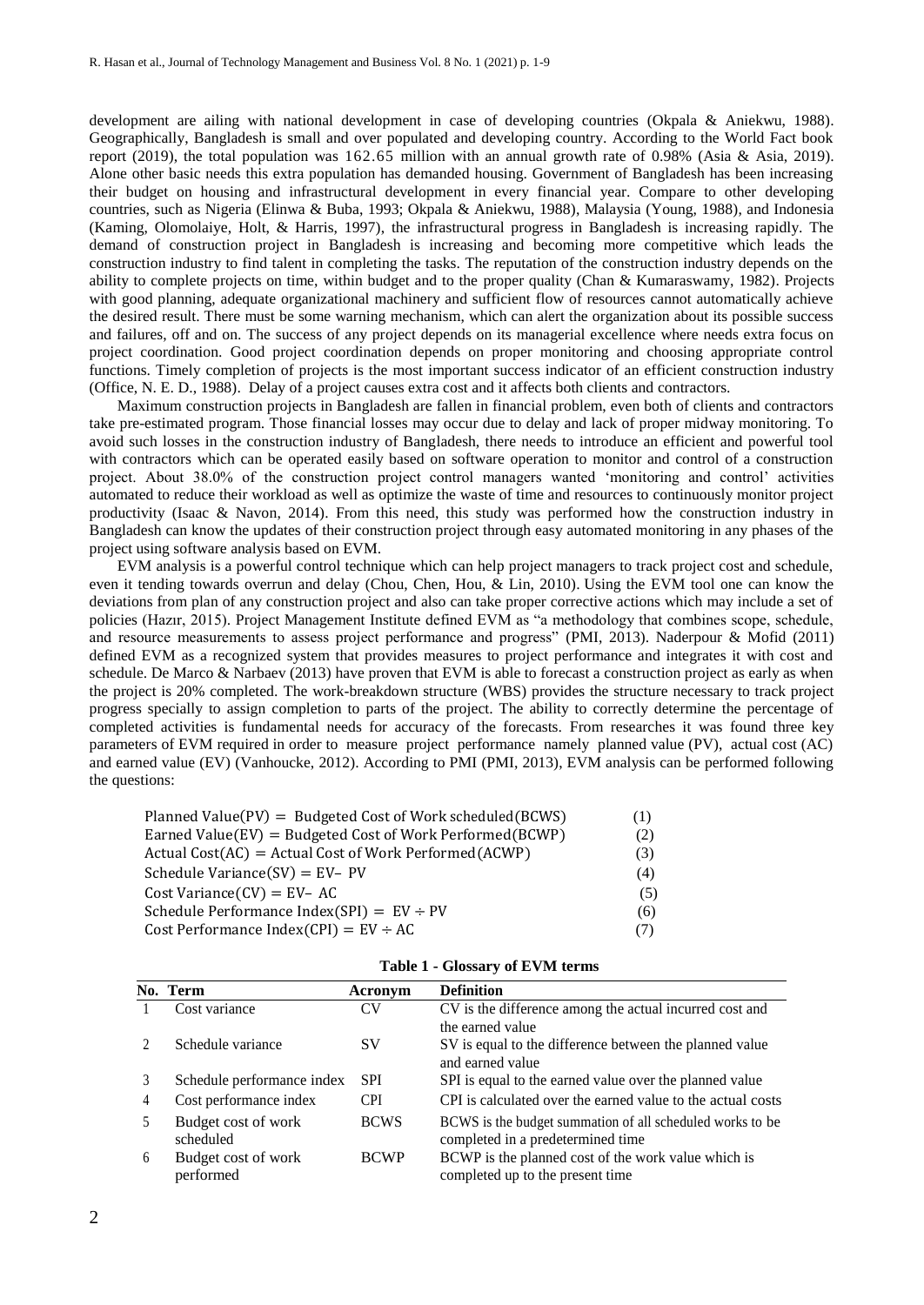

**Fig. 1 - Arrangements of ACWP, BCWP, and baseline BCWS resulting with SV and CV (Pajares & Lopez-Paredes, 2011)**

Pajares & Lopez-Paredes (2011) showed the evolution of cumulative values of AC, EV and PV over time is shown in Fig. 1. Whenever CV and CPI will be less than zero and one respectively, the project can be termed as cost overrun; whereas, when CV and CPI will be greater than zero and one respectively, the project can be fallen into under budget. Again, when SV and SPI will be less than zero and one respectively, the project will be delayed; otherwise, if SV and SPI will be found greater than zero and one respectively, the project will be considered as ahead of schedule. When CV and SV will be equal to zero and CPI and SPI will be equal to one the project is regarded as on cost and/or timely respectively (Pajares & Lopez-Paredes, 2011). The critical path method (CPM) is the most utilized scheduling tool in the construction industry (Meredith, Shafer, & Mantel Jr, 2017). CPM scheduling is used and accepted on many major projects to plan and coordinate work. CPM works most successfully when the entire organization, from the owner and the general contractor to the subcontractors and suppliers, are involved in the input of information (Horowitz, 1967). CPM scheduling is the development and use of a comprehensive work plan that graphically represents the construction logic of the project. Called network diagrams, these charts represent how the work will be performed. However, for certain types of projects, CPM's usefulness decreases, because it becomes complex and difficult to use and understand (Baki, 1998). Therefore, to exercise this method in the construction industry of Bangladesh, a real time three storied residential building project at Khulna, Bangladesh was investigated to assess the construction performance respecting cost variance (CV), schedule variance (SV), cost performance index (CPI) and schedule performance index (SPI) in this study. It would certainly help with project rescheduling in order to restore the performance's harmony.

#### **2. Methodology**

A survey was carried out among fifty under-constructed three to five storied residential building projects at Khulna, Bangladesh to know the status that how the construction project managers manage their construction project, whether they are familiar with any automated system regarding with project monitoring. A real time three storied residential building project having 1280 ft<sup>2</sup> floor area is shown in Fig. 2 was investigated at Khulna, Bangladesh. The estimation summary for relevant drawings is shown in Fig. 3 were collected from project engineer. After that all activities with its precedence activities were listed as WBS. The activities were grouped according to precedence, estimated cost (planned value, PV) and time duration. CPM network was found from the scheduling of the activities through Microsoft Project Professional 2019 software is referred to Fig. 4. The network analysis showed Gantt chart and network diagram, from that critical path was calculated which means the projects expected times to completion is presented in Fig. 5. Actual % of work completion with cost and expected % of work were collected after six months from project started. And from those data CV, SV, CPI and SPI were calculated.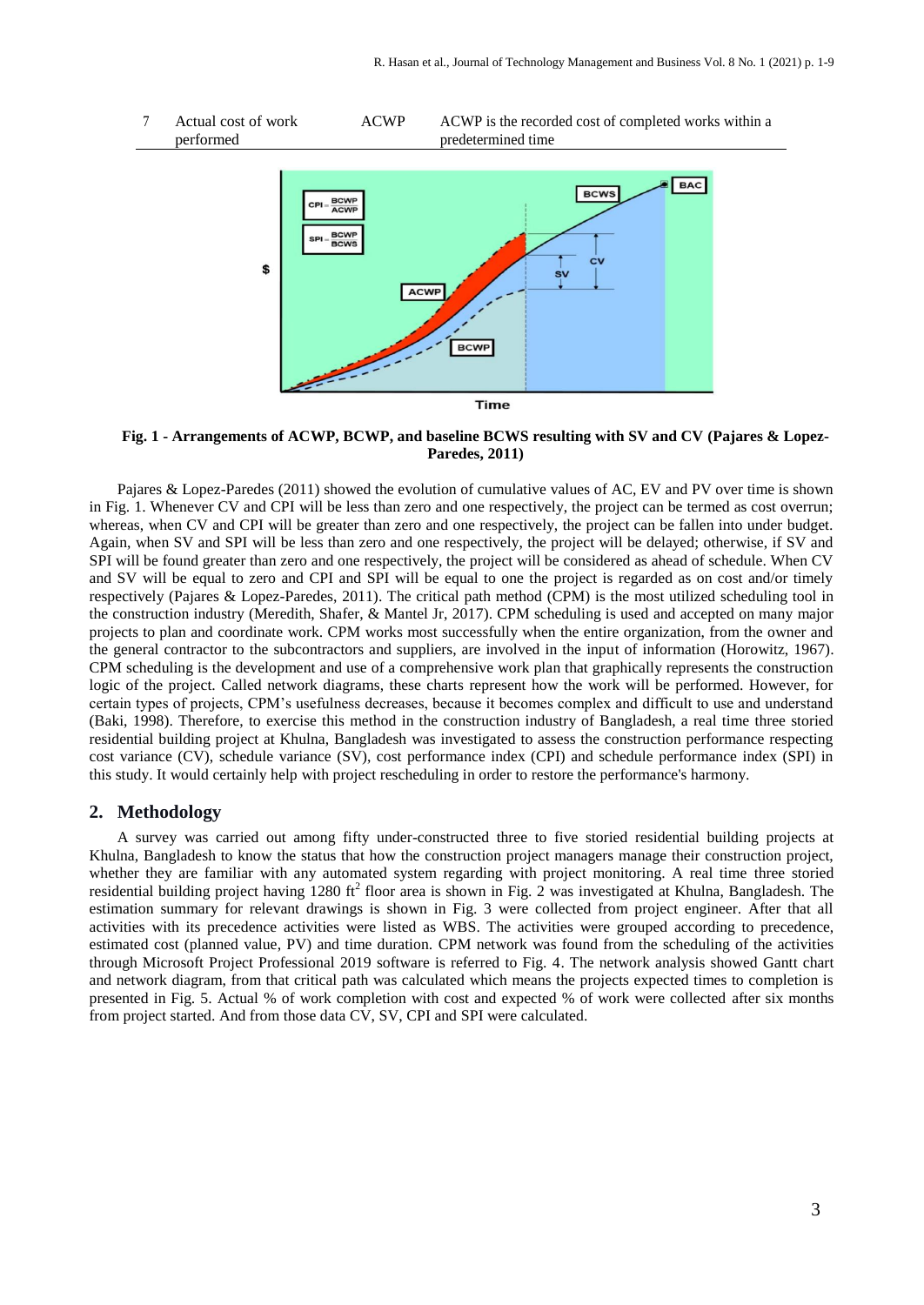

**Fig. 2 - Floor Plan of invesigated project**



**Fig. 3 - Estimated cost against major activities**

| 日.                                 | $-5.0$                    | - 7                                                                            |                                                                | <b>Gantt Chart Tools</b>        |                                               | Residential Building Scheduling - Project Professional |             |                            |     |             |                                                           |                  |                                                   | <b>Rakibul Hasan</b>                | $\sigma$                                                    | $\times$         |
|------------------------------------|---------------------------|--------------------------------------------------------------------------------|----------------------------------------------------------------|---------------------------------|-----------------------------------------------|--------------------------------------------------------|-------------|----------------------------|-----|-------------|-----------------------------------------------------------|------------------|---------------------------------------------------|-------------------------------------|-------------------------------------------------------------|------------------|
| File                               | Task                      | Resource<br>Report<br>Project<br>View                                          | Help                                                           | Format                          |                                               | $Q$ Tell me what you want to do                        |             |                            |     |             |                                                           |                  |                                                   |                                     |                                                             | $\times$         |
| E<br>Gantt<br>Chart-<br>View       | $\chi$ Cut<br>رڪ<br>Paste | $-12$<br>Calibri<br>En Copy *<br>$\,$ B<br>Format Painter<br>Clipboard<br>Font | $rac{1}{2}$<br>254<br>反                                        | Room<br>ක දර<br>Schedule        | Mark on Track -<br>Respect Links<br>nactivate | Manually<br>Schedule Schedule                          | Auto        | Inspect Move Mode<br>Tasks | n   | Task        | <b>1-</b> Summary<br>Milestone<br>Deliverable -<br>Insert | н<br>Information | Notes<br>Details<br>Add to Timeline<br>Properties | $\blacksquare$<br>Scroll<br>to Task | $\mathcal{Q}$ Find $\sim$<br>Clear v<br>V Fill -<br>Editing | $\wedge$         |
|                                    | Task                      |                                                                                |                                                                |                                 |                                               |                                                        |             | Otr 3, 2017                |     | Otr 4, 2017 |                                                           | Otr 1, 2018      | Qtr 2, 2018                                       |                                     | Qtr 3, 2018                                                 | $\blacktriangle$ |
|                                    |                           | Mode $\div$ Task Name                                                          | $\overline{\mathbf{v}}$ Duration $\overline{\mathbf{v}}$ Start |                                 | $-$ Finish                                    | Predecessors                                           | Jun         | Jul<br>Aug                 | Sep | Oct         | Dec<br>Nov                                                | Jan<br>Feb       | Mar<br>Apr                                        | <b>May</b><br>Jun                   | Jul                                                         | Aug              |
| $\Omega$                           | Цy,                       | <b><i>A</i></b> Three Storied Residential<br><b>Building Project</b>           |                                                                | 303 days? Sun 7/9/17 Wed 9/5/18 |                                               |                                                        |             |                            |     |             |                                                           |                  |                                                   |                                     |                                                             |                  |
|                                    | 办                         | <b>Preliminaries</b>                                                           |                                                                |                                 |                                               |                                                        |             |                            |     |             |                                                           |                  |                                                   |                                     |                                                             |                  |
|                                    |                           | <b>Contract Start &amp; Mobilization</b>                                       | 8 days                                                         | Sun 7/9/17                      | Tue 7/18/17                                   |                                                        |             |                            |     |             |                                                           |                  |                                                   |                                     |                                                             |                  |
|                                    |                           | <b>Site Clearance</b>                                                          | 10 days                                                        |                                 | Wed 8/23/17 Tue 9/5/17 5                      |                                                        |             |                            |     |             |                                                           |                  |                                                   |                                     |                                                             |                  |
|                                    |                           | <b>Site Levelling</b>                                                          | 10 days                                                        |                                 | Wed 9/6/17 Tue 9/19/17 3                      |                                                        |             |                            |     |             |                                                           |                  |                                                   |                                     |                                                             |                  |
|                                    |                           | Hoarding                                                                       | 5 days                                                         |                                 | Wed 7/19/17 Tue 7/25/17 2                     |                                                        |             |                            |     |             |                                                           |                  |                                                   |                                     |                                                             |                  |
|                                    |                           | <b>Construction of Wash Bay</b>                                                | 5 days                                                         |                                 | Wed 9/13/17 Tue 9/19/17 8                     |                                                        |             |                            |     |             |                                                           |                  |                                                   |                                     |                                                             |                  |
|                                    |                           | <b>Site Drainage</b>                                                           | 5 days                                                         |                                 | Wed 9/20/17 Tue 9/26/17 4                     |                                                        |             |                            |     |             |                                                           |                  |                                                   |                                     |                                                             |                  |
|                                    |                           | <b>ECM System</b>                                                              | 5 days                                                         |                                 | Wed 9/20/17 Tue 9/26/17 4                     |                                                        |             |                            |     |             |                                                           |                  |                                                   |                                     |                                                             |                  |
| <b>GANTT CHART</b><br>$\mathbf{Q}$ |                           | Setting up site office & other<br>facilities                                   | 37 days                                                        |                                 | Wed 9/20/17 Thu 11/9/17 4                     |                                                        |             |                            |     |             |                                                           |                  |                                                   |                                     |                                                             |                  |
| 10 <sup>°</sup>                    |                           | <b>Tower Crane Lavout &amp;</b><br>Submission                                  | 5 days                                                         |                                 | Wed 9/20/17 Tue 9/26/17 4                     |                                                        |             |                            |     |             |                                                           |                  |                                                   |                                     |                                                             |                  |
| 11                                 | 添                         | <b>Sub-structure Works</b>                                                     |                                                                |                                 |                                               |                                                        |             |                            |     |             |                                                           |                  |                                                   |                                     |                                                             |                  |
| 12                                 |                           | Excavation                                                                     | 20 days                                                        |                                 | Fri 11/10/17 Thu 12/7/17 9                    |                                                        |             |                            |     |             |                                                           |                  |                                                   |                                     |                                                             |                  |
| 13                                 |                           | <b>Sand Filling</b>                                                            | 10 days                                                        | Fri 12/8/17                     | Thu 12/21/17 12                               |                                                        |             |                            |     |             |                                                           |                  |                                                   |                                     |                                                             |                  |
| 14                                 |                           | Formwork & Rebar                                                               | 20 days                                                        |                                 | Fri 11/10/17 Thu 12/7/17 9                    |                                                        |             |                            |     |             |                                                           |                  |                                                   |                                     |                                                             |                  |
| 15                                 |                           | Casting                                                                        | 60 days                                                        | Fri 12/8/17                     | Thu 3/1/18                                    | 14                                                     |             |                            |     |             |                                                           |                  |                                                   |                                     |                                                             |                  |
| 16                                 |                           | <b>Backfilling</b>                                                             | 20 days                                                        | Mon 1/29/18 Fri 2/23/18         |                                               | 18                                                     |             |                            |     |             |                                                           |                  |                                                   |                                     |                                                             |                  |
| 17                                 |                           | <b>Short Column</b>                                                            | 20 days                                                        |                                 | Fri 12/22/17 Thu 1/18/18 13                   |                                                        |             |                            |     |             |                                                           |                  |                                                   |                                     |                                                             |                  |
| 18                                 |                           | <b>Grade Beam</b>                                                              | 20 days                                                        | Fri 1/19/18                     | Thu 2/15/18 17                                |                                                        |             |                            |     |             |                                                           |                  |                                                   |                                     |                                                             |                  |
| 19                                 |                           | Soil Filling GL to PL                                                          | 20 days                                                        | Fri 2/16/18                     | Thu 3/15/18 18                                |                                                        |             |                            |     |             |                                                           |                  |                                                   |                                     |                                                             |                  |
| $\overline{4}$                     |                           |                                                                                |                                                                |                                 |                                               |                                                        | $ * $ $ * $ |                            |     |             |                                                           |                  |                                                   |                                     |                                                             | ПĒ               |
| Ready                              |                           | New Tasks : Manually Scheduled                                                 |                                                                |                                 |                                               |                                                        |             |                            |     |             |                                                           |                  | 國<br>国                                            | 囲                                   |                                                             |                  |

**Fig. 4 - Scheduling through Microsoft Project Professional 2019 software**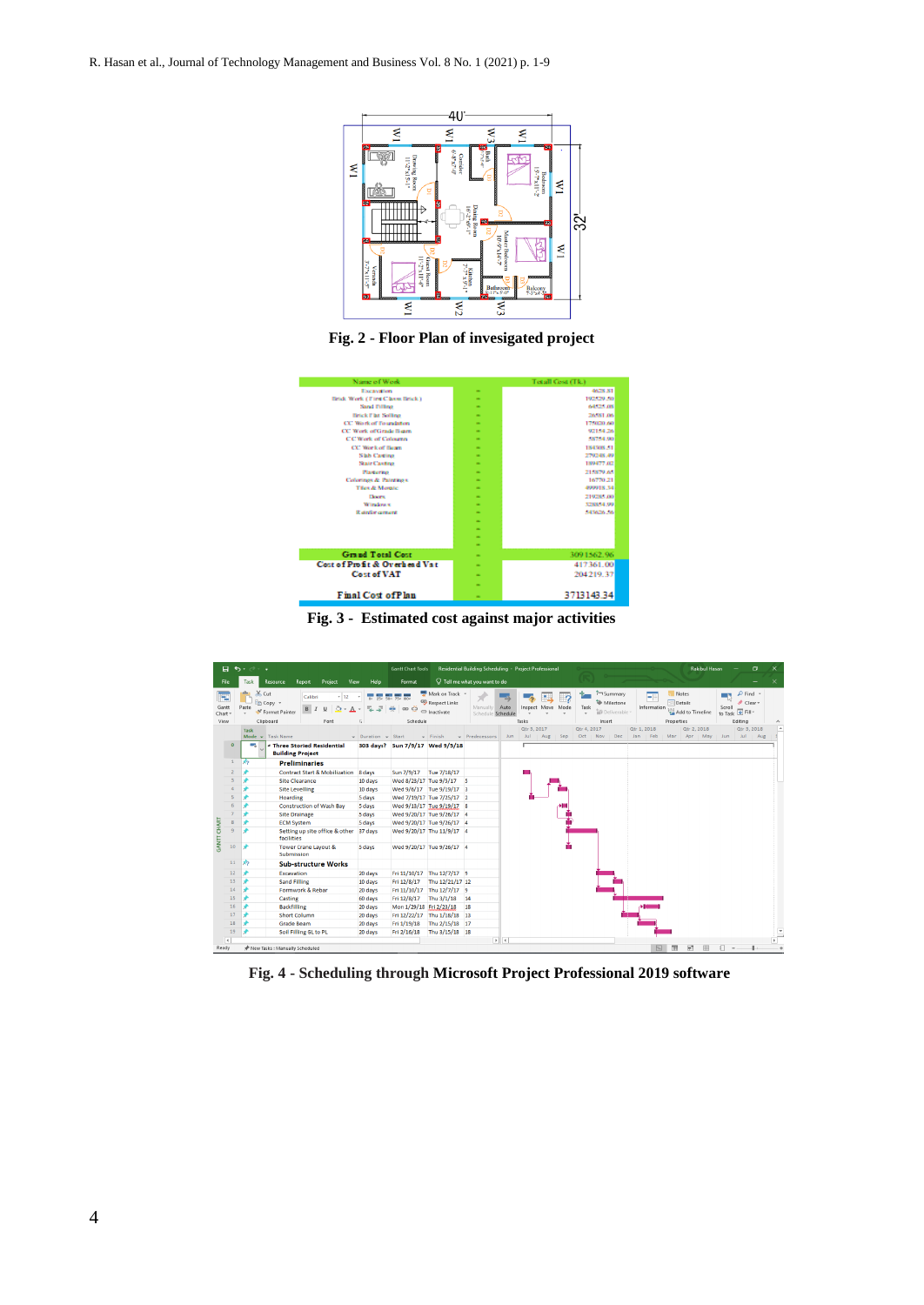

**Fig. 5 - Critical path analysis through network diagram**

### **3. Results and Discussion**

The survey result of construction project monitoring in Bangladesh is shown in Fig. 6. From this Graph it can be found the almost 63% of residential construction within three to five storied in Bangladesh don't follow any tools to monitor their construction project during construction. There also found that about 12% constructions are completed with only field supervision with following manual recorded format. The description of activities with indication number is shown in Table 2 where the activities are listed up to first six months based on continuation or completion of the project's activities during these periods. Fig. 7 explains the updated information as of first six months after starting construction of this project including actual % of completion compare with PV and EV. From Fig. 7, it is also found that maximum activities were completed with extra cost which was the main cause of time overrun against activities. Fig. 8 shows the EVM analysis; from this analysis it is found that the differences among AC, EV and PV became larger after second months from starting of construction. Fig. 9 and 10 shows the CV, SV and CPI, SPI respectively. Using regression analysis from Fig. 9, it is found that the SV is linearly related with times. Since coefficient of determination,  $R^2$  = 0.999 in case of SV, authors can definitely predict that the project's schedule overrun would be continued linearly which associate huge amount of extra cost, if not project manager takes strong necessary actions against delay.

|                                  | Indication     |                           | Indication |
|----------------------------------|----------------|---------------------------|------------|
| <b>Task Name</b>                 | Number         | <b>Task Name</b>          | Number     |
|                                  |                | <b>Tower Crane Layout</b> | 10         |
| Contract Start & Mobilization    |                | & Submission              |            |
|                                  | $\mathfrak{D}$ | Machineries               | 11         |
| Site Security                    |                | Mobilization              |            |
| Site Clearance                   | 3              | Excavation                | 12         |
| Site Leveling                    | 4              | Sand Filling              | 13         |
| Hoarding                         | 5              | Formwork & Rebar          | 14         |
| Construction of Wash Bay         | 6              | <b>Casting of Footing</b> | 15         |
| Site Drainage                    |                | <b>Short Column</b>       | 16         |
| <b>ECM</b> System                | 8              | Grade Beam                | 17         |
| Setting up site office $&$ other | 9              |                           |            |
| facilities                       |                |                           |            |

|  |  | Table 2 - List of activities for first six months of the project |  |  |  |  |  |  |  |
|--|--|------------------------------------------------------------------|--|--|--|--|--|--|--|
|--|--|------------------------------------------------------------------|--|--|--|--|--|--|--|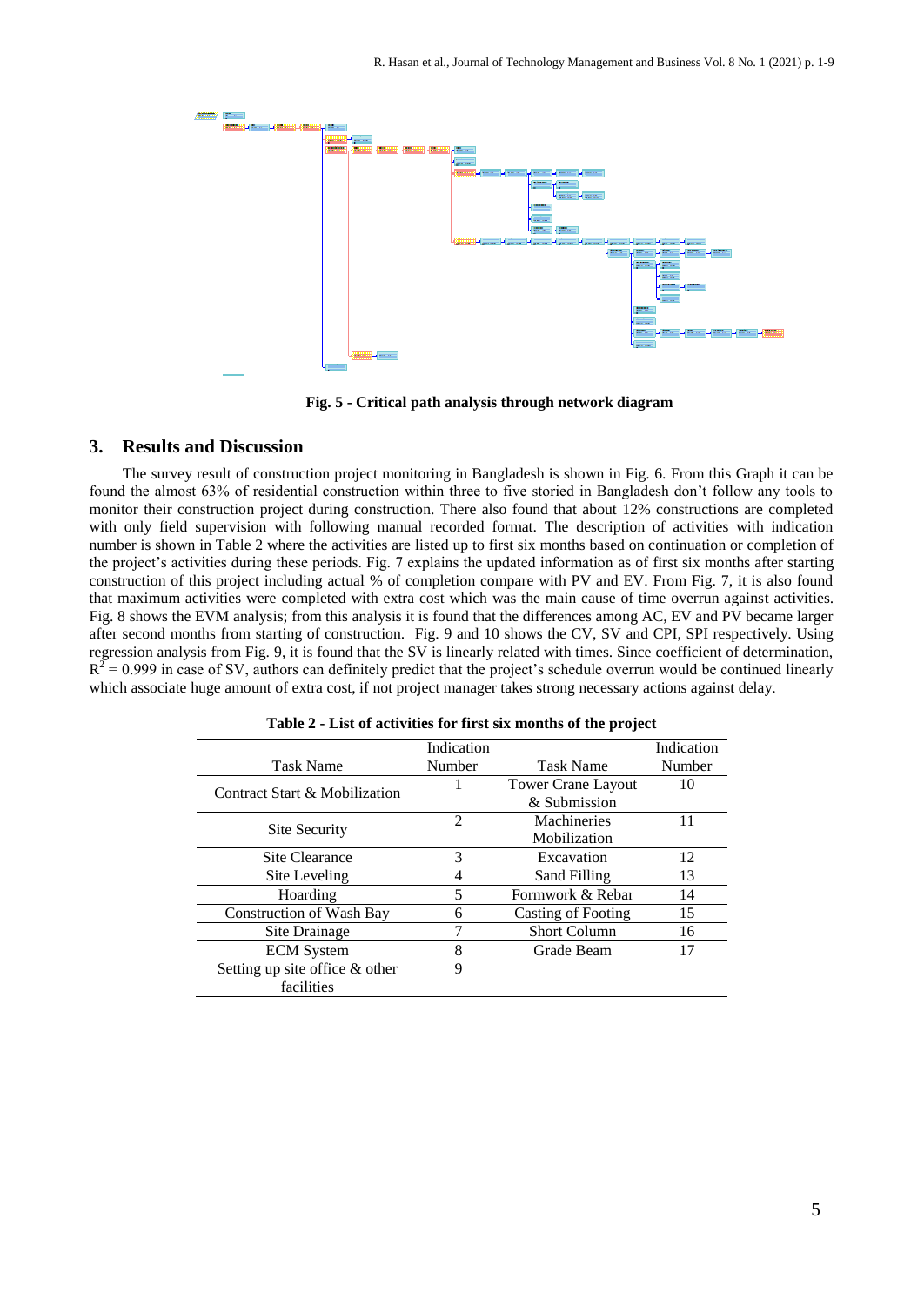

**Fig. 6 - Survey result of construction project monitoring in Bangladesh**



**Fig. 7 - Flow of values against activities**



**Fig. 8 - Earned value analysis**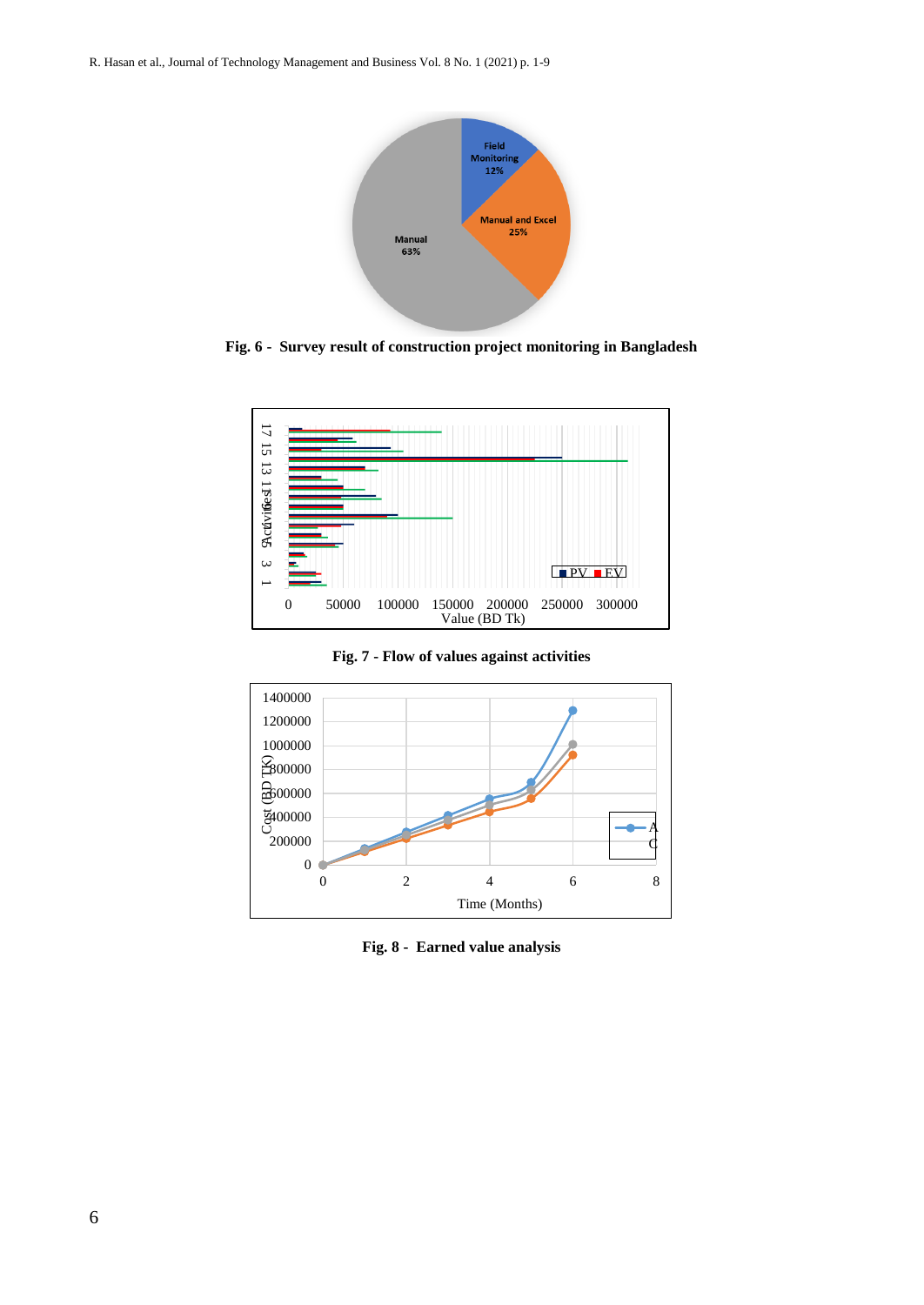

**Fig. 9 - Cost and schedule variances**



**Fig. 10 - EVM performance indexes**

From analysis of EVM performance indexes is presented in Fig. 10, it is clearly found that CV and CPI are less than zero and one respectively which indicates the project was tending to cost overrun; on the other hand, and also SV and SPI are found less than zero and one respectively that means the project was backward of planned schedule after six months. Hence, if this project was continued at this rate, the project will be completed behind of schedule and cost over budget. According this way of through analyzing EVM indexes during the execution phase of a project, managers can detect the deviations from planned program and if find any uncertainty this way will help them to take early corrective actions. (Keng & Shahdan, 2015; Ziółkowska & Połoński, 2015) had been also explored that EVM is an effective construction project monitoring tool in the field of construction industries in Malaysia and Poland. Their findings of awareness about EVM and its wide application with construction automation system were merged with the findings of this study in Khulna, Bangladesh.

#### **4. Conclusion**

The challenges that initiates in construction industries are maintaining the quality, cost and time of any construction project. Project's activities are greatly influenced by project costs and durations. Most of the construction projects in developing country like Bangladesh is not complete at due cost and time. It may take over budget and time for completion the project than estimated due to lack of proper way in project monitoring. Through tradition project monitoring system project manager or responsible authority cannot determine the project position after some times (quarter, half or more times of estimated schedules) from beginning of construction. For tracking project's status, EVM is more effective and precious method to finding the project position i.e., it may or not remain in budget or in estimated time schedule, if the project's scopes are defined very well. This study focused on EVM through which one can measure the progress of any kind of construction project against the plan and analyze it do or not stick to plan at midway of construction which leads the automation in construction project monitoring. Therefore, EVM analysis enables building construction engineers as well as project managers to monitoring and evaluating of a project at midway of construction and if any deviations from plan are found can take early and time preparing action to solve it.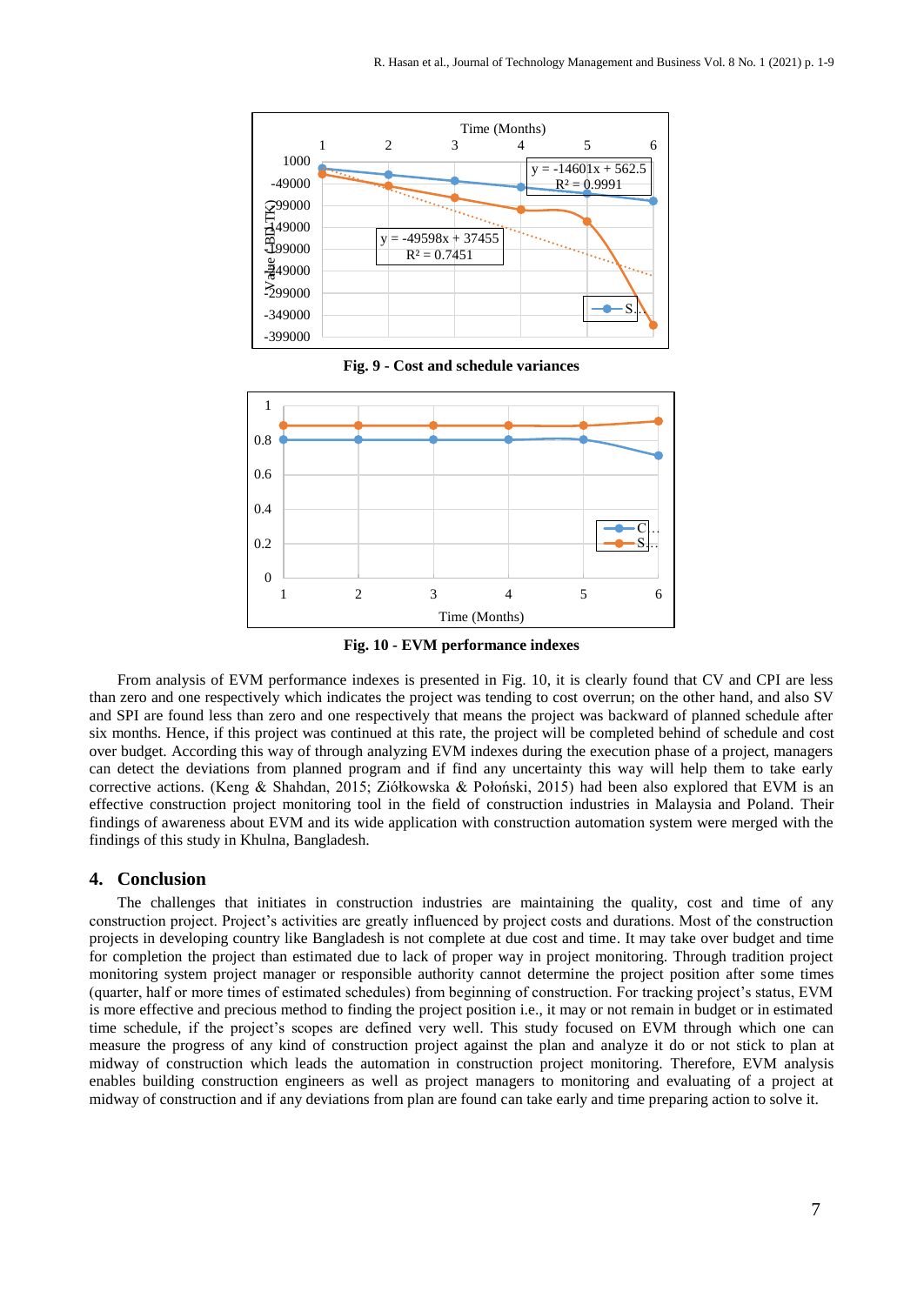## **Acknowledgement**

The study described in this paper has been endorsed by the defense committee for the course of BECM 3200: Project and Seminar in undergraduate studies at department of Building Engineering and Construction Management, Khulna University of Engineering & Technology, Khulna, Bangladesh. The authors would like to thank the helping hands, especially Mr. Raihan Ahmed Shuvo for his assistance in data collections. This research was performed by self financial support.

## **References**

Asia, E., & Asia, S. (2019). Korea, North—The World Factbook–Central Intelligence Agency. In

Baki, M. (1998). CPM scheduling and its use in today's construction industry. Project Management Journal, 29(1), 7-9

Chan, D., & Kumaraswamy, M. (1982). A survey of time-cost relationships in Hong Kong construction projects. Building technology and management

Chou, J.-S., Chen, H.-M., Hou, C.-C., & Lin, C.-W. (2010). Visualized EVM system for assessing project performance. Automation in construction, 19(5), 596-607

De Marco, A., & Narbaev, T. (2013). Earned value-based performance monitoring of facility construction projects. Journal of Facilities Management

Elinwa, A. U., & Buba, S. A. (1993). Construction cost factors in Nigeria. Journal of Construction Engineering and Management, 119(4), 698-713

Hazır, Ö. (2015). A review of analytical models, approaches and decision support tools in project monitoring and control. International Journal of Project Management, 33(4), 808-815

Hillebrandt, P. M. (2000). Economic theory and the construction industry: Springer

Horowitz, J. (1967). Critical Path Scheduling: Management Control Through CPM and PERT: Ronald Press Company

Isaac, S., & Navon, R. (2014). Can project monitoring and control be fully automated? Construction management and economics, 32(6), 495-505

Kaming, P. F., Olomolaiye, P. O., Holt, G. D., & Harris, F. C. (1997). Factors influencing construction time and cost overruns on high-rise projects in Indonesia. Construction Management & Economics, 15(1), 83-94

Keng, T. C., & Shahdan, N. (2015). The application of earned value management (evm) in construction project management. Journal of Technology Management Business, 2(2)

Meredith, J. R., Shafer, S. M., & Mantel Jr, S. J. (2017). Project management: a strategic managerial approach: John Wiley & Sons

Naderpour, A., & Mofid, M. (2011). Improving construction management of an educational center by applying earned value technique. Procedia engineering, 14, 1945-1952

Office, N. E. D. (1988). Faster building for commerce. In: HMSO London

Okpala, D. C., & Aniekwu, A. N. (1988). Causes of high costs of construction in Nigeria. Journal of Construction Engineering and Management, 114(2), 233-244